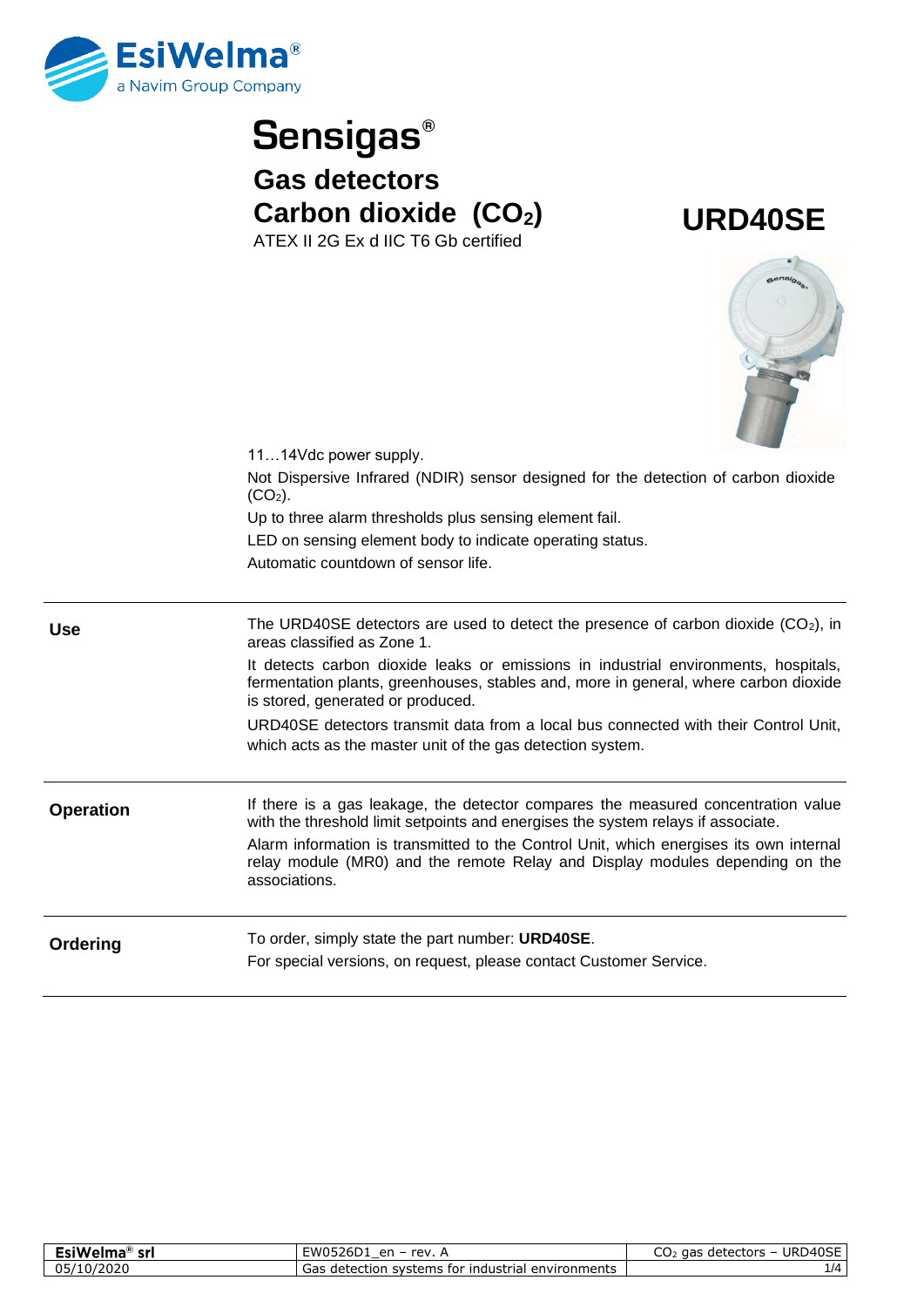## **Technical characteristics**

| Type of sensor                                                | NDIR (Non Dispersive Infrared)                                                                                                               |
|---------------------------------------------------------------|----------------------------------------------------------------------------------------------------------------------------------------------|
| Detectable Gas                                                | Carbon dioxide (CO <sub>2</sub> )                                                                                                            |
| Power supply                                                  | 11÷14Vdc                                                                                                                                     |
| Max power consumption                                         | 1,6W                                                                                                                                         |
| Measuring range                                               | 020.000 ppm                                                                                                                                  |
| Precision                                                     | $\pm$ 5% full scale, $\pm$ 10% readout                                                                                                       |
| Repeatability                                                 | $\pm$ 5% full scale, $\pm$ 10% readout                                                                                                       |
| Measurement resolution                                        | 20 ppm                                                                                                                                       |
| Microprocessor resolution                                     | 1024 points (10 bit)                                                                                                                         |
| Digital filter system                                         | Kalman Filter                                                                                                                                |
| Watchdog                                                      | Internal                                                                                                                                     |
| Warm-up time<br>Stabilization time                            | < 2m<br>< 2m                                                                                                                                 |
| Response time                                                 |                                                                                                                                              |
| Average Sensor life (in air)                                  | $< 25s$ (T90)<br>255 weeks                                                                                                                   |
| Threshold limit settings                                      |                                                                                                                                              |
| (default setting):                                            |                                                                                                                                              |
| Pre-alarm                                                     | 2000 ppm                                                                                                                                     |
| 1 <sup>st</sup> threshold alarm                               | 4000 ppm                                                                                                                                     |
| 2 <sup>nd</sup> threshold alarm                               | 8000 ppm                                                                                                                                     |
| <b>Operating Temperature</b>                                  | $-20 \div 50$ °C                                                                                                                             |
| <b>Storage Temperature</b>                                    | $-20 \div 70$ °C                                                                                                                             |
| Relative Humidity (without condensing)                        |                                                                                                                                              |
| Operation<br>$\overline{\phantom{0}}$                         | $15 \div 90$ %RH                                                                                                                             |
| Storage                                                       | 45 ÷ 75 %RH                                                                                                                                  |
| Operating pressure (KPa)                                      | $80 \div 110$                                                                                                                                |
| Air speed (m/s)                                               | $\leq 6$                                                                                                                                     |
| Visual warnings                                               | Red LED visible with detector energized<br>The steady LED status can be forced by<br>the Control Unit to identify the sensor on<br>the plant |
| Dimensions and weight<br>Options & Accessories                | See dedicated section                                                                                                                        |
| <b>TUL40</b> Gas calibration kit                              | See installation and commissioning chapter                                                                                                   |
| <b>TUS40</b> Handheld terminal<br>for service and maintenance | See installation and commissioning chapter                                                                                                   |
| <b>CRG40</b> Gas collecting cone                              | See dedicated data sheet                                                                                                                     |
| PAP40 Powerful jets protection                                | See dedicated data sheet                                                                                                                     |
| <b>ATEX markings</b>                                          | $\mathsf{CE}_{1370}$<br>Ex d IIC T6 Gb<br>II 2G                                                                                              |
|                                                               | BVI 07 ATEX 0032 + Ext 02/14                                                                                                                 |
|                                                               | $-20^{\circ}C \leq T_A \leq +50^{\circ}C$                                                                                                    |
|                                                               |                                                                                                                                              |

| Key to marking<br>information | Marking in conformity with all applicable EC Directives<br>Identification number of Notified Body involved in production control<br>1370<br>$\langle \epsilon \times \rangle$<br>CE marking for all equipment in conformity with Directive ATEX 2014/34/EC<br>Equipment group for surface industry<br>$\mathbf{H}$<br>$\overline{2}$<br>Equipment category 2 for use in Zone 1<br>G<br>Equipment intended for use in explosive gas atmosphere, caused by mixture of air<br>and gas, vapours, flammable mist<br>Ex d IIC T6 Gb Type of protection complying with EN60079-0 and EN60079-1<br>BVI 07 ATEX 0032 + Ext 02/14 EC-type examination certificate<br>-20°C $\leq$ TA $\leq$ +50°C Operating temperature range |
|-------------------------------|---------------------------------------------------------------------------------------------------------------------------------------------------------------------------------------------------------------------------------------------------------------------------------------------------------------------------------------------------------------------------------------------------------------------------------------------------------------------------------------------------------------------------------------------------------------------------------------------------------------------------------------------------------------------------------------------------------------------|
| <b>Sensors</b><br>lifetime    | Sensor average lifetime (see technical characteristics) is referred to a typical usage in a<br>pollution-free environment. Presence of a high concentration of pollutants can shorten the<br>lifetime of the sensing element.                                                                                                                                                                                                                                                                                                                                                                                                                                                                                       |
|                               | Once the detection system starts up, it has to be supplied with energy during all the lifetime<br>of its sensors. Seasonal use of the detection system is not recommended.                                                                                                                                                                                                                                                                                                                                                                                                                                                                                                                                          |

| siWelm <sub>a</sub><br>srl                                  | -W0526D<br><b>rev</b><br>en<br>∍∠bD '                             | <b>JRD</b><br>D40SE<br>aas<br>detectors<br>CU2 |
|-------------------------------------------------------------|-------------------------------------------------------------------|------------------------------------------------|
| $\sim$ $\sim$ $\sim$ $\sim$<br>ኅ5.<br>$\mathbf{U}$<br>72020 | aas.<br>environments<br>systems<br>tor<br>industrial<br>detection | 214                                            |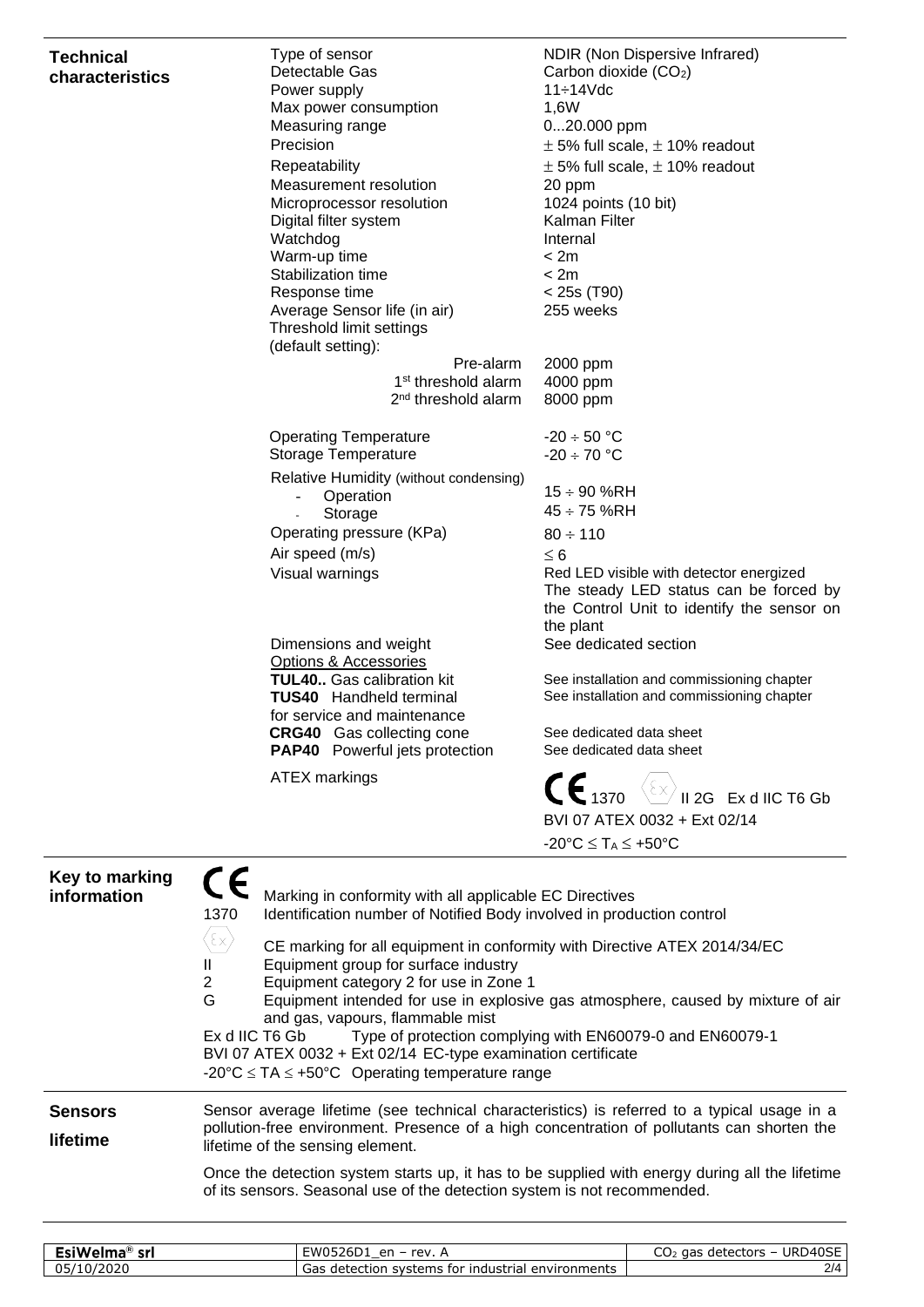| The relative density of carbon dioxide is about one and a half times that of air, so it<br>tends to collect at floor level in closed, unventilated environments.                                                                                                                                                                                                  |                                                                                                                                                                                                                                                                                                                                                                                                                                                                                                                                                                                                                                                                                                                                                                                                                                                                                                  |
|-------------------------------------------------------------------------------------------------------------------------------------------------------------------------------------------------------------------------------------------------------------------------------------------------------------------------------------------------------------------|--------------------------------------------------------------------------------------------------------------------------------------------------------------------------------------------------------------------------------------------------------------------------------------------------------------------------------------------------------------------------------------------------------------------------------------------------------------------------------------------------------------------------------------------------------------------------------------------------------------------------------------------------------------------------------------------------------------------------------------------------------------------------------------------------------------------------------------------------------------------------------------------------|
| Therefore, the sensor must be installed about 30 cm above the floor level.                                                                                                                                                                                                                                                                                        |                                                                                                                                                                                                                                                                                                                                                                                                                                                                                                                                                                                                                                                                                                                                                                                                                                                                                                  |
| above instructions, for location of the detectors.                                                                                                                                                                                                                                                                                                                |                                                                                                                                                                                                                                                                                                                                                                                                                                                                                                                                                                                                                                                                                                                                                                                                                                                                                                  |
| 1. where accidental gas leakages are possible<br>2. at least 1.5m away from heat sources or from vent holes<br>3. not in spaces where ventilation is poor and where gas pockets may form<br>4. away from hindrances to natural gas flow<br>5. away from equipment that may leak gas during normal operations<br>humidity below 90% (non-condensing)<br>detectors. |                                                                                                                                                                                                                                                                                                                                                                                                                                                                                                                                                                                                                                                                                                                                                                                                                                                                                                  |
| <b>CAUTION:</b><br>safety is guaranteed only if cover is screwed on tight.<br>into the end of the cover<br>the sensor cover.                                                                                                                                                                                                                                      |                                                                                                                                                                                                                                                                                                                                                                                                                                                                                                                                                                                                                                                                                                                                                                                                                                                                                                  |
| before cabling and configuration operations.                                                                                                                                                                                                                                                                                                                      |                                                                                                                                                                                                                                                                                                                                                                                                                                                                                                                                                                                                                                                                                                                                                                                                                                                                                                  |
| Install the sensor in compliance with EN 60079-14.<br>standards EN 60079-0 and EN 60079-1 (Ex d protection mode).<br>Ground the sensor using the internal grounding system.                                                                                                                                                                                       |                                                                                                                                                                                                                                                                                                                                                                                                                                                                                                                                                                                                                                                                                                                                                                                                                                                                                                  |
| Refer to the Control Unit manual for all cabling information (cable type and<br>specifications, bus topology, length of connections etc.) and configuration.                                                                                                                                                                                                      |                                                                                                                                                                                                                                                                                                                                                                                                                                                                                                                                                                                                                                                                                                                                                                                                                                                                                                  |
|                                                                                                                                                                                                                                                                                                                                                                   | Take into consideration the following specific installation guidelines, as well as the<br>The detectors must be installed:<br>6. in environments with a temperature range of -20 $^{\circ}$ C to 50 $^{\circ}$ C and relative<br>7. Disconnect equipment from the power supply when mounting and dismantling<br>Tighten the cover clockwise, and when it is screwed on, make sure that there is<br>no more than 0.5 mm between housing and cover. This guarantees that it is<br>screwed on tight. Remember to tighten the hexagon locking grub screw that fits<br>Ensure compliance with the words << DO NOT OPEN WHEN ENERGISED >>,<br>clearly indicated on the cover. Alternatively, make the area safe before opening<br><b>CAUTION:</b> Make the area safe and ensure that the device power supply is off<br>ATEX certified 1" NPT cable glands are used for cable entry, in compliance with |

## **Cabling:**

Depending on the connecting distance, use at least 4-core cable, min. diameter 0.75mm<sup>2</sup> up to 100m, 1mm<sup>2</sup> up to 200m, 1.5mm<sup>2</sup> up to 500m.

Use shielded cable where there is a risk of electromagnetic interference.

| $\sim$ $\cdots$<br>e vi<br>na<br>siwe<br>ы<br>$-1$ | $- - - - -$<br>rev.<br>$\mathsf{a}$<br>$W^{++}$<br>$\overline{\phantom{0}}$<br>∟סי | URD40SE<br>gas<br>detectors<br>CU2 |
|----------------------------------------------------|------------------------------------------------------------------------------------|------------------------------------|
| /2020<br>05/<br>$\cup$<br>.                        | industrial environments :<br>tor<br>systems<br>$\sim$<br>detection<br>uds          | 3/4                                |